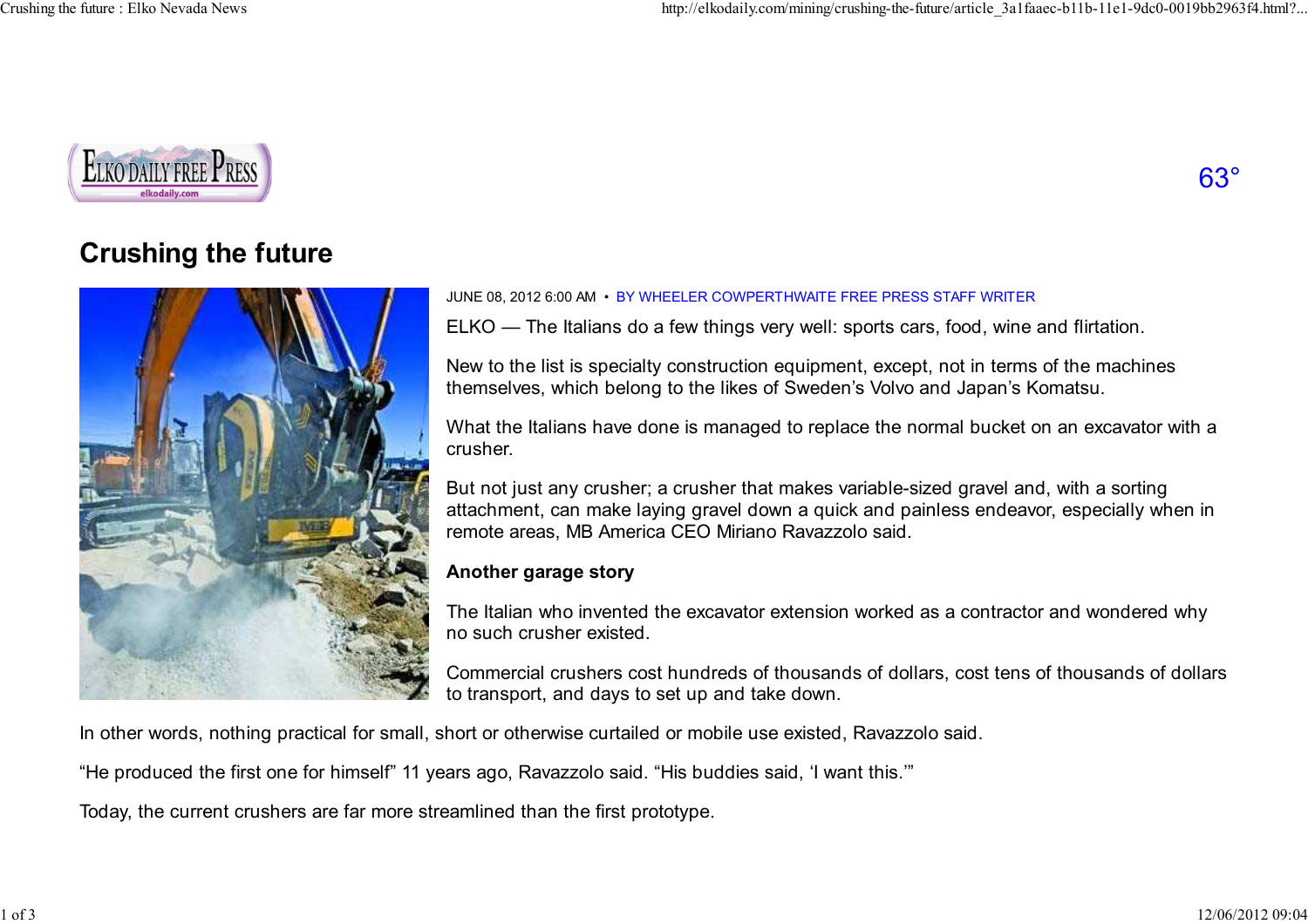"After 11 years, they've been simplified and simplified and simplified," he said.

Ravazzolo sought for a quote, and finally paraphrased Mark Twain when he said, "If I had more time, I'd write shorter."

At 10 years, the crusher has had that extra time and it shows in the increased simplicity of the machine, he said.

### **Kind of a big deal (in Europe)**

Since the crusher was introduced into the market, it's sold 7,600 models in Europe, Ravazzolo said.

In America, on the other hand, the company has only sold a few hundred units.

Ravazzolo based the American arm in Reno, partially because of its proximity to mining and to its proximity to the rest of the AmericanWest.

The crusher's European success is evident in its share of the market it created 11 years ago: 92 percent.

The company, based in Italy, has branches all across Europe and is especially useful for pioneer trails, he said.

Pioneer trails or roads, those which are being built or built up far from a ready source of gravel and base, often cost much more thannormal roads because the gravel has to be trucked in, with associated manpower and diesel costs.

The crusher, brought on to a site with the excavator, eliminates the need to truck in gravel or base for new roads.

"You can pick up material wherever you are and make your own gravel," he said. "You can crush whatever you want."

The crusher, often with a screener in tow, makes gravel or base that's up to code for roads, with gravel sizes ranging from 5 inches to asingle inch.

Those pesky rocks become the new gravel to travel on.

The whole gamut — from road contractors to utility companies — has been snapping up the crushing buckets in Europe, he said.

#### **Moving on up to the West Side**

A water district in California bought its own crusher to help recycle old cement.

The district, in the middle of nowhere, had to dig up and replace old cement water conduits. Before the epiphany of the crusher, theybroke up the old pipes and trucked them to the dump.